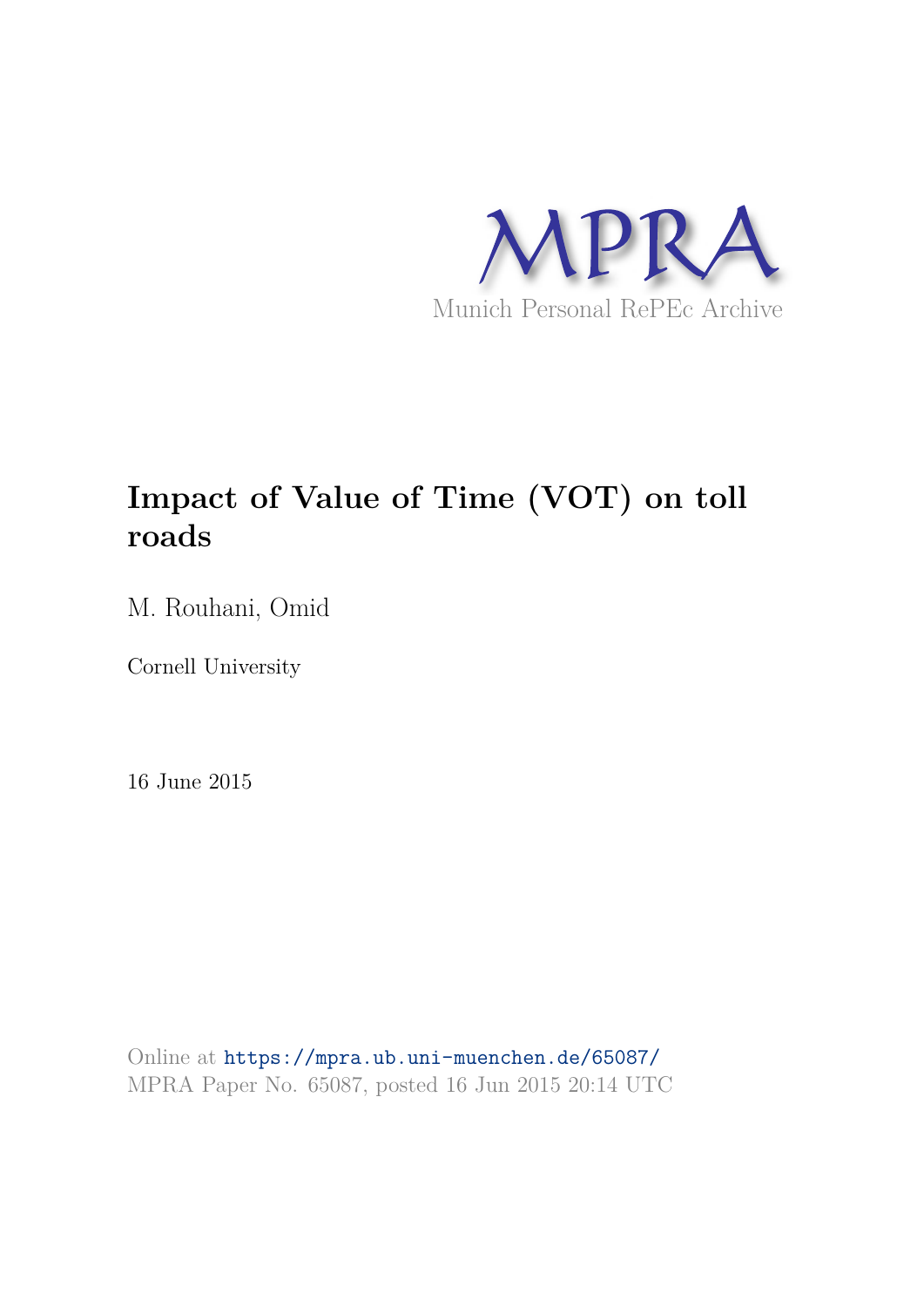# **Impact of Value of Time (VOT) on toll roads**

Omid M. Rouhani<sup>1</sup>

1 School of Civil and Environmental Engineering, Cornell University, Hollister Hall, Ithaca, NY 14853, USA; Email: [om67@cornell.edu T](mailto:om67@cornell.edu)el: +1 530 204 8576

#### *Abstract*

This paper provides a brief overview of the concept of value of time (VOT), in the context of toll road schemes. VOT analysis determines the tradeoffs travelers make between time and tolls. The analysis is very important when considering the choice between tolled and un-tolled alternatives. Using travel demand model of Fresno, CA, I provide a sensitivity analysis showing how the outcomes of tolling schemes can change with varying VOT levels.

Keyword- Value of time, Road pricing, Congestion pricing, Optimal toll, Profits, System-wide costs.

#### *Introduction and Summary*

Value of time (VOT) is a measure that transportation practitioners employ in order to estimate how users of toll roads (or other facilities) make choices between a cost component and a time component of each trip (Rouhani and Niemeier, 2014a,b; Rouhani et al., 2014b; Rouhani et al., 2015a,b). In fact, VOT explains the tradeoff between time and money (Brownstone and Small, 2005; Small, 2012).

We can explain the application of VOT concept using a simple example. Assume that a user have to options to reach its destination:

- Path 1: time: 0.5 hour, no tolls

- Path 2: time: 0.3 hour, \$4 of tolls

The question is which path would be the choice of the user? Without any toll, all users would generally choose Path 2 since it is faster (lower travel time). However, with a toll on Path 2, some users might want to avoid Path 2 now since they have to pay money out of their pocket. Rich users or those ones that have urgent needs may want to pay more to save time. In other words, users should determine how they perceive these cost components relative to each other. Assuming a value of time measure, user can calculate a general costs instead of time cost only when roads are priced. For example, with a value of time of \$10/hour, Path 1 has a general cost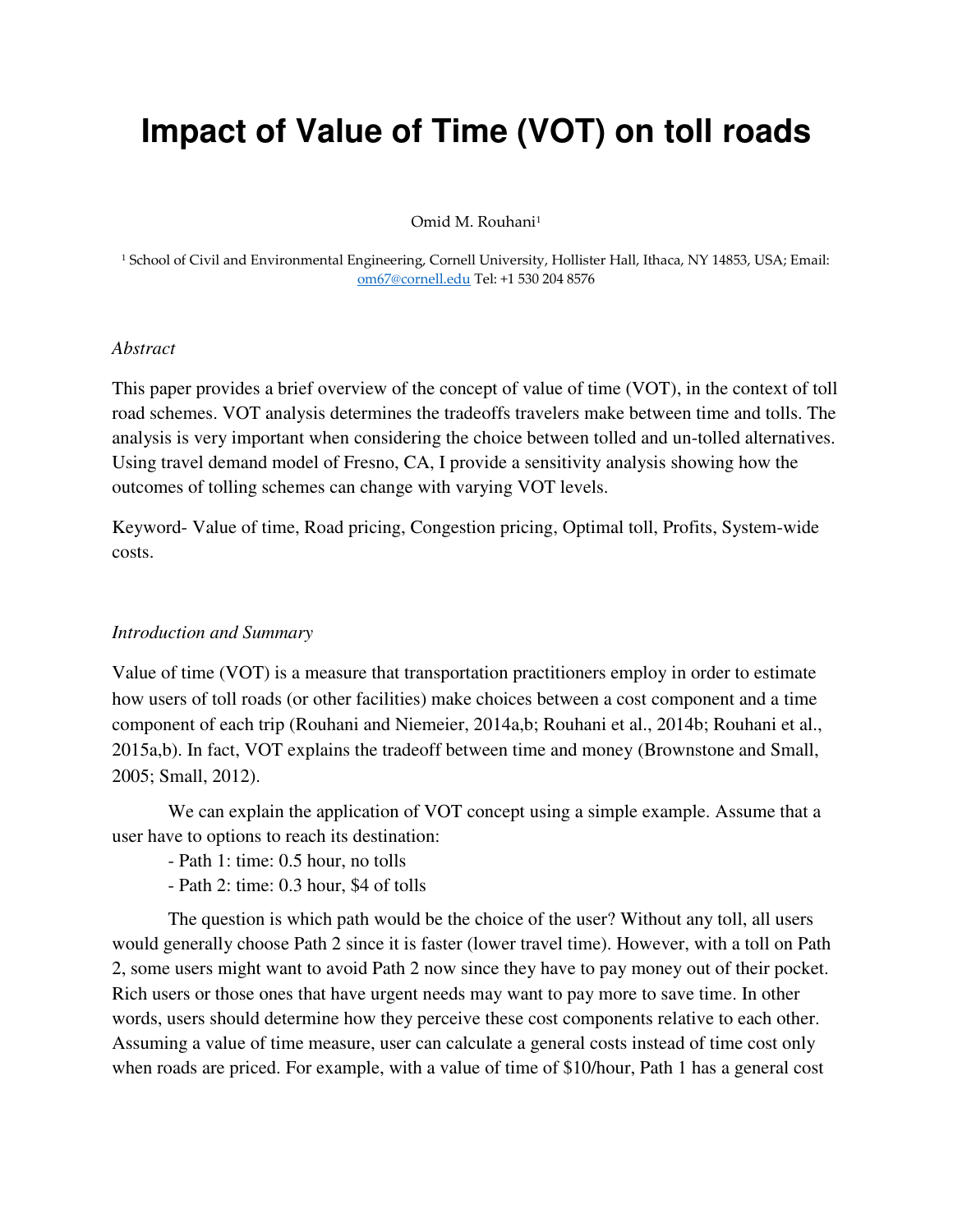of \$5 (0.5\*10) and Path 2 has a general cost of \$7 (0.3\*10+4). With such calculation, users can choose their paths.

VOT determines how users value time spent driving (travelling) and how they calculate a more general cost of travel (Rouhani and Niemeier, 2011; Rouhani, 2012; Rouhani et al., 2014a). For user *i* and each alternative mode *j*, *GCi* is the general cost of travel and can be calculated as follows:

$$
GC_i = VOT_i.t_j(v_j) + C_j \tag{1}
$$

where  $t_i$  is the travel time spent and  $C_i$  is the price or the toll paid by each user. Travel time is a function of traffic volume  $(v_i)$  or congestion level. *VOT<sub>i</sub>* is the value of time (\$/hour) which transforms time (in hours) into a monetary measure (\$). Note that a more general cost could include fuel costs (Rouhani and Zarei, 2014; Rouhani and Gao, 2014), especially considering huge environmental and energy footprints of the fossil fuel burning from transportation (McCubbin and Delucchi, 1999; Lin et al., 2009; Rouhani et al., 2010; Madani et al., 2011; Mirchi et al, 2012; Rouhani, 2013).

Using different VOTs, a specific time cost of tolling  $(VOT_i.t_i(v_i)$  in Equation 1) will be translated in different monetary costs of tolls, i.e., a 10 minute–equivalent toll equals to \$5 using a \$30/hour VOT and equals to \$10 using a \$60/hour<sup>1</sup>. Under the same flow pattern, a higher average VOT will result in a higher toll rate (monetary) and consequently a higher revenue by a constant ratio. Note that to do a thorough analysis, we need to use the Multi-user concept since users have perception about their VOT's. Users are different in the way they incur tolls. When evaluating tolling schemes, a multi-user feature (Yang and Huang, 2004; Chen and Bernstein, 2004; Rouhani and Niemeier, 2011) is necessary for any equity analysis (Levinson, 2010).

VOT depend on so many factors such as income, type of trip, the quality of alternative paths/modes, etc (Hess et al., 2005). To estimate VOT, consider that traveler *i* chooses to maximize a random utility function (Lam and Small, 2011):

$$
U_{itj} \equiv \theta_{ij} + \beta_i X_{itj} + \varepsilon_{itj} \tag{2}
$$

where  $X_i$  is the vector of variables affecting utility gained the time *t* of the choice. The vector include the toll  $C_i$ , travel-time  $T_i$ , and (un)reliability  $R_i$ , etc. Therefore, the value of travel time is defined as:

$$
VOTi = \frac{\partial U_{ij}/\partial T_{ij}}{\partial U_{ij}/\partial C_{ij}}
$$
\n(3)

 $\overline{a}$ 

<sup>&</sup>lt;sup>1</sup> The time cost of tolls is the main driver of the difference in users' travel behavior.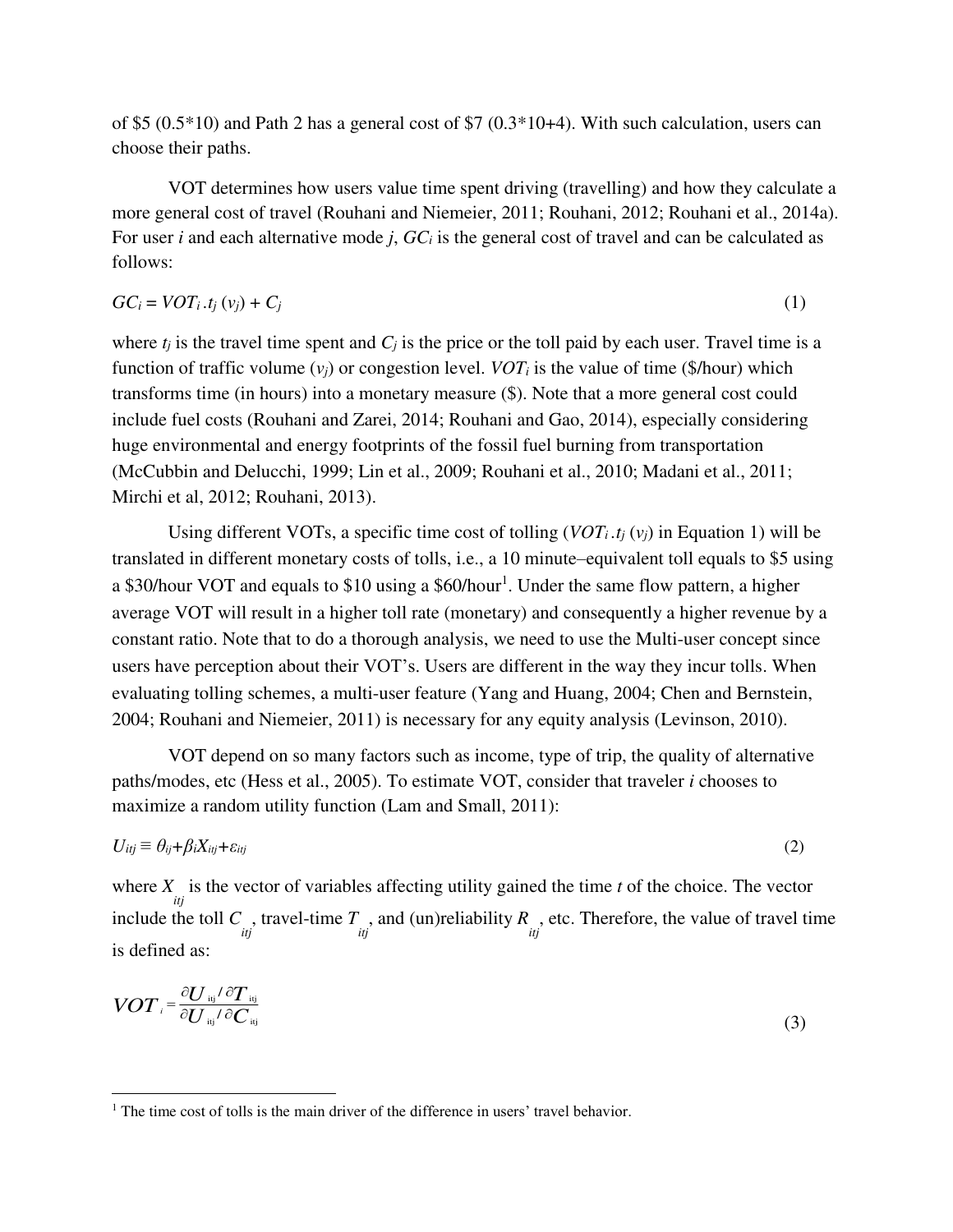The derivatives in the above equation allow VOT to depend not only on the individual traveler *i* but also on the alternative *j* or choice of time *t*. VOT is a very important measure in evaluating road pricing (Rouhani, 2009; Rouhani, 2014), congestion pricing (Prud'homme and Bocarejo, 2005; de Palma and Lindsey, 2011; Rouhani et al., 2014b), and public-private partnership tolling schemes (de Bettignies and Ross, 2004; Boardman and Vining, 2012; Rouhani et al., 2015a), and in calculating social and private costs of driving (Rouhani et al., 2013b).

In this paper, I analyze the impact of VOT on several measures related to toll collection revenues and costs and their associated system-wide travel costs (system performance). The analysis is conducted using the travel demand model of the City of Fresno, California. The assumptions made for the calculation is available from Rouhani et al. (2013a), Rouhani and Gao (2014), and Rouhani and Gao (2015b).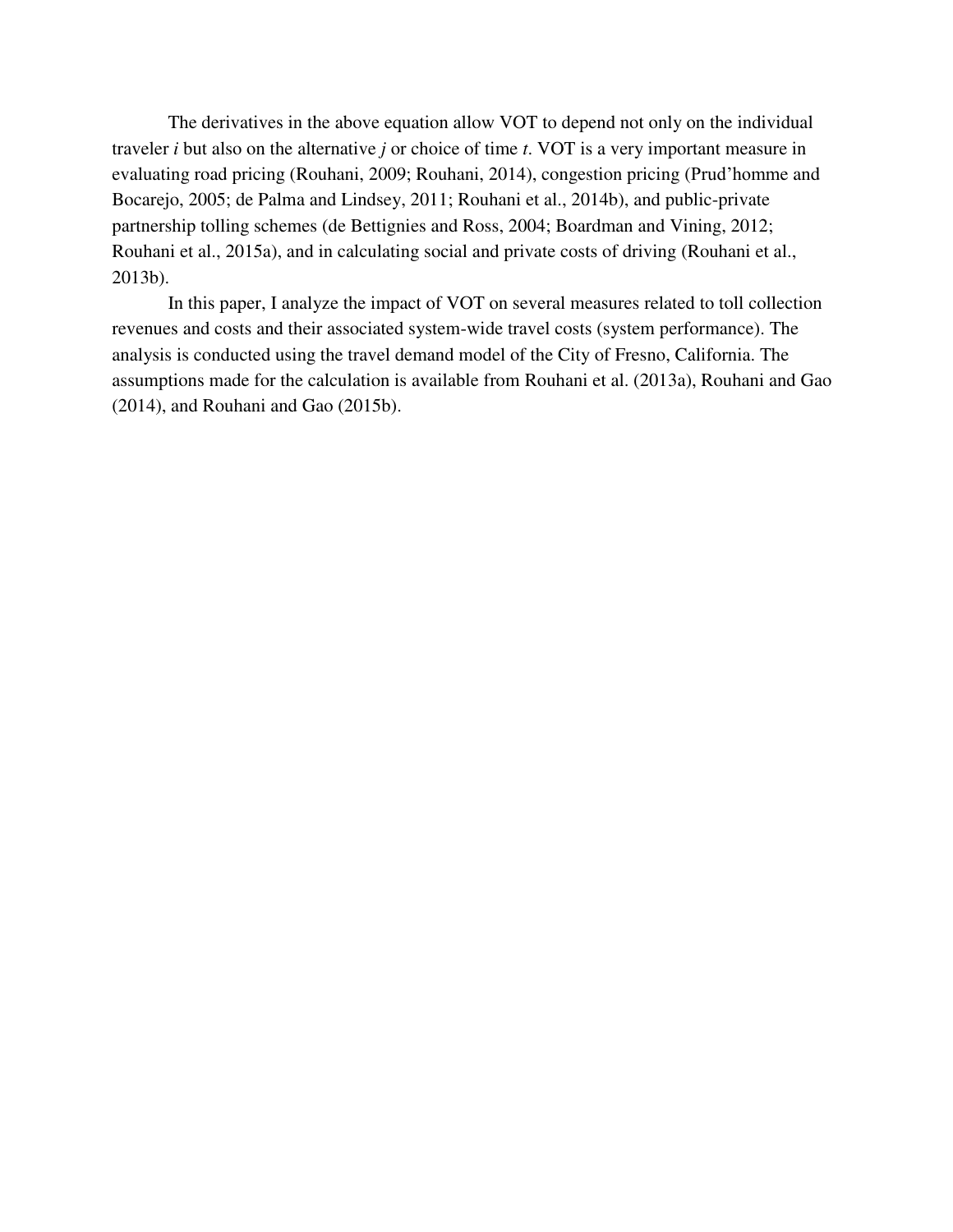#### *Results*

It is essential to run a sensitivity analysis on several key parameters of any model (Rouhani et al., 2013b; Rouhani et al., 2014b) that impact outcomes of a tolling scheme. One of the most important variables is VOT. As we discussed, Value of time (VOT) is one of the major elements in analyzing P3 projects (Rouhani et al., 2015a). Considering several base parameters, we can calculate the effects of various VOT rates on the tolling schemes' outcomes. Note that my analysis takes into account the effects on the whole network of a metropolitan area, not only the effects on the facility of concern (Safirvoa et al., 2007). Figure 1 shows the changes in optimal profit, optimal revenue, and profit-optimal toll rate as VOT level increases. The optimal toll and profit are shown for one typical highway (Figures 1–a) and one typical arterial (Figures 1–b) and for peak (Figures 1–1) and off-peak (Figures 1–2) periods. The method used to for calculating revenues, profits, and optimal tolls can be found in Rouhani et al. (2015a).

Although highly effective on the results, an average VOT (not a detailed classified VOT study) only affects the tradeoffs between money (tolls) and time. Figure 1 displays that optimal revenue is linearly related to VOT (constant ratio). However, the effects of VOT on the optimalprofit toll and optimal profit are not as simple. Even optimal toll may decrease with VOT (Figure 1–a–2) since private owners might find it more profitable to decrease tolls and attract more demand even with higher tolls. We find that this counterintuitive result has higher chances of occurrence in off-peak hours, due to a more elastic demand. However, the addition of heterogeneous users in terms of VOT could drastically impact the results. Finally, VOT sensitivity analysis should be combined with the analysis on demand risk (Chen and Subprasom, 2007), other risks associated with tolling (Jin and Zhang, 2011), operating costs (Rouhani et al., 2014c), etc.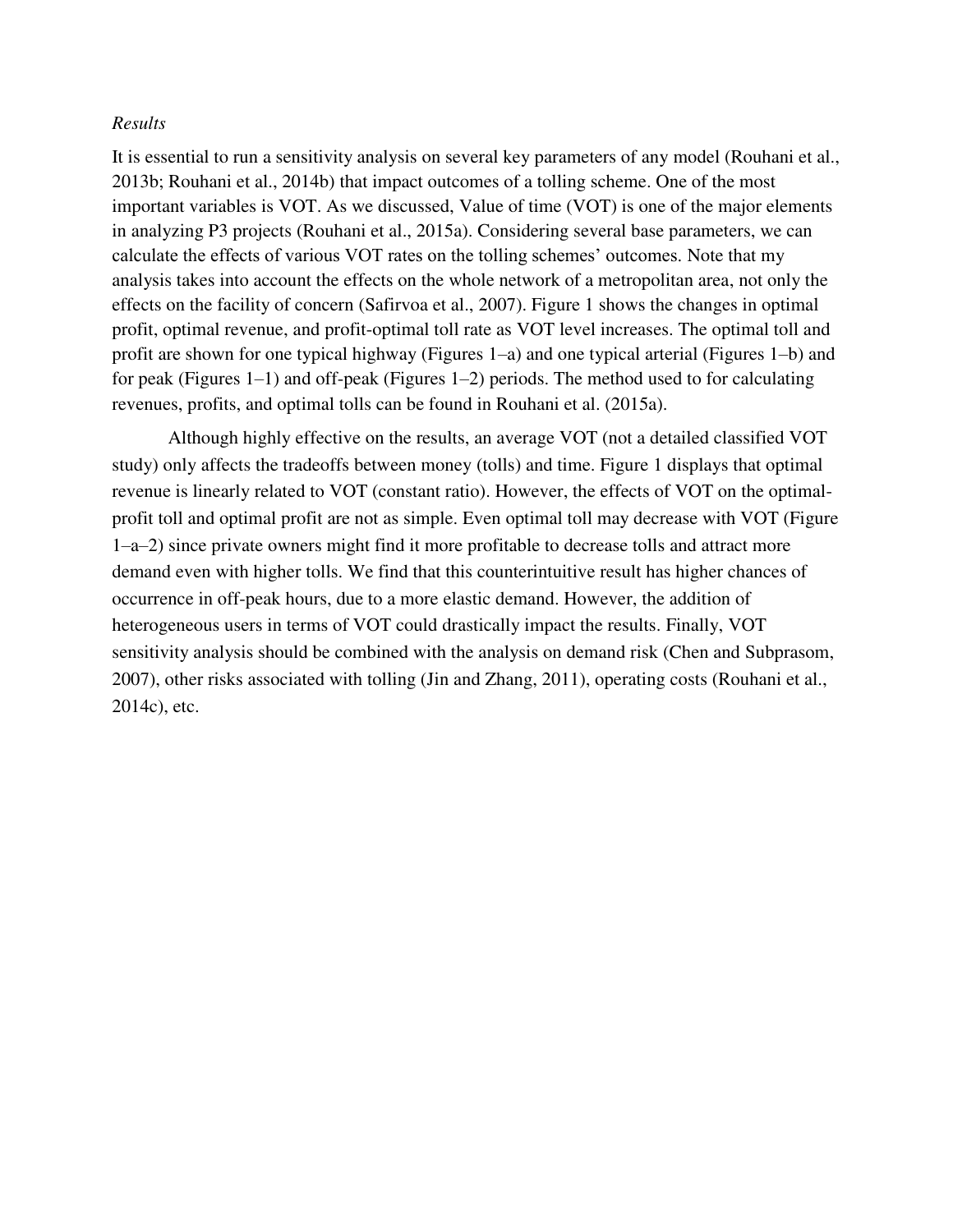

## **Figure 1. Sensitivity of the revenue, profit, toll with respect to average VOT for (a) a typical Highway and (b) a typical Arterial No.1 and for (1) peak vs. (2) off-peak.**

For Highway and in peak periods, the sensitivity of system-optimal toll rates to changes in average VOT and fuel prices is shown in Figure 2. System-optimal rates are found using a very complex optimization problem (Poorzahedy and Rouhani, 2007; Madani et al., 2014) Although system-optimal rates minimize the total system travel costs including time, fuel, and emissions costs in monetary terms (Rouhani et al., 2015a), the dominance of travel time cost relative to other travel cost components (Rouhani et al., 2013c) leads to a rate that minimizes total travel time only (Yang, 1999). Unless the VOT is very low or the fuel prices are very high, the system–optimal rate remains the same. Even when the rate changes, the change is very small (\$0.25 to \$0.26/mi). This result holds true for almost all other tolling systems (on all other roads). Although taking the fuel consumption and emissions costs into account have negligible effects in determining system-optimal rates, the magnitude of travel costs and the related systemwide benefits or costs could be greatly affected by taking them into account.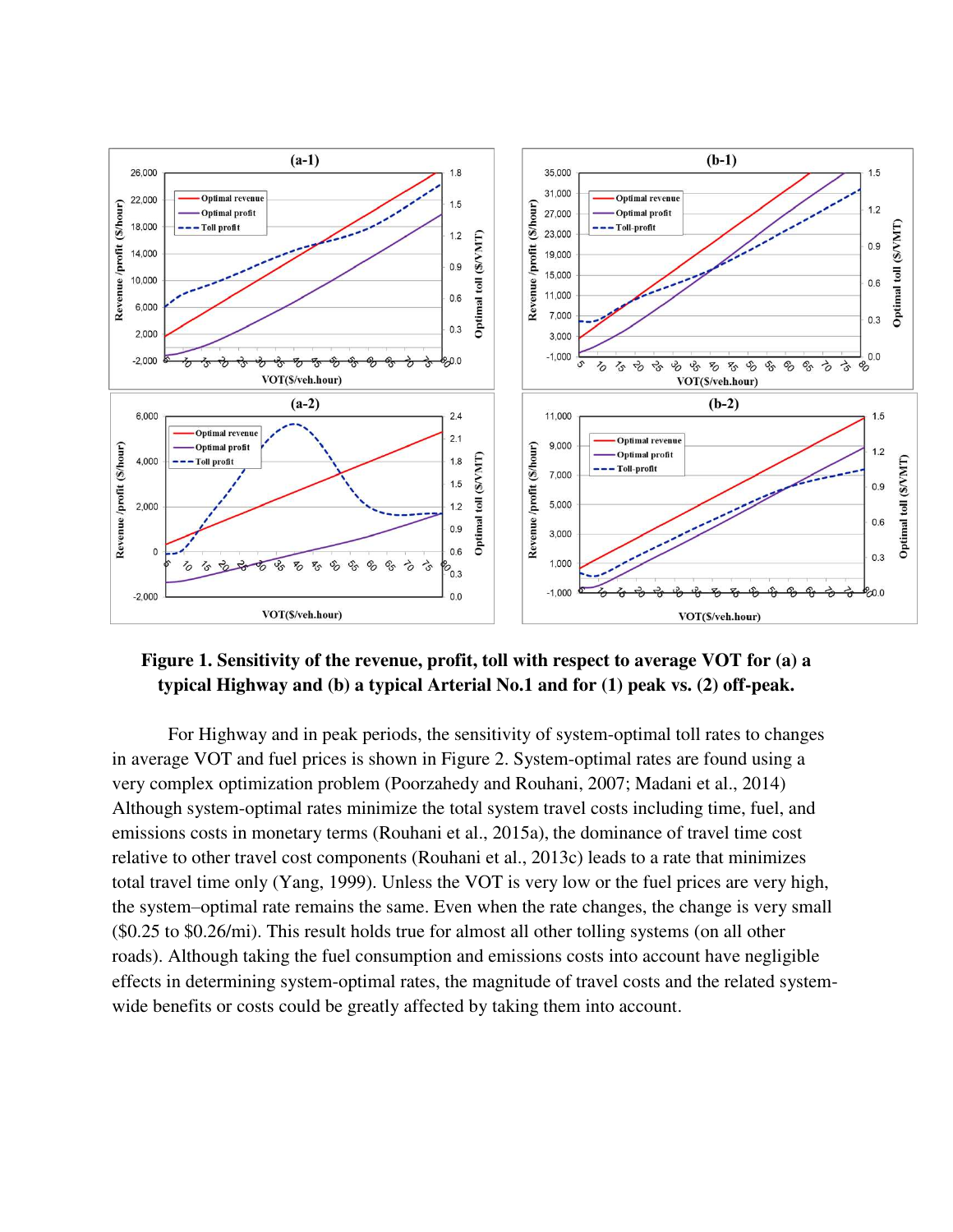

**Figure 2. Sensitivity of the system-optimal tolls to average VOT and fuel price for a typical highway in peak hours.** 

### **Copyright Note**

The author certifies that he has the right to deposit the contribution with MPRA.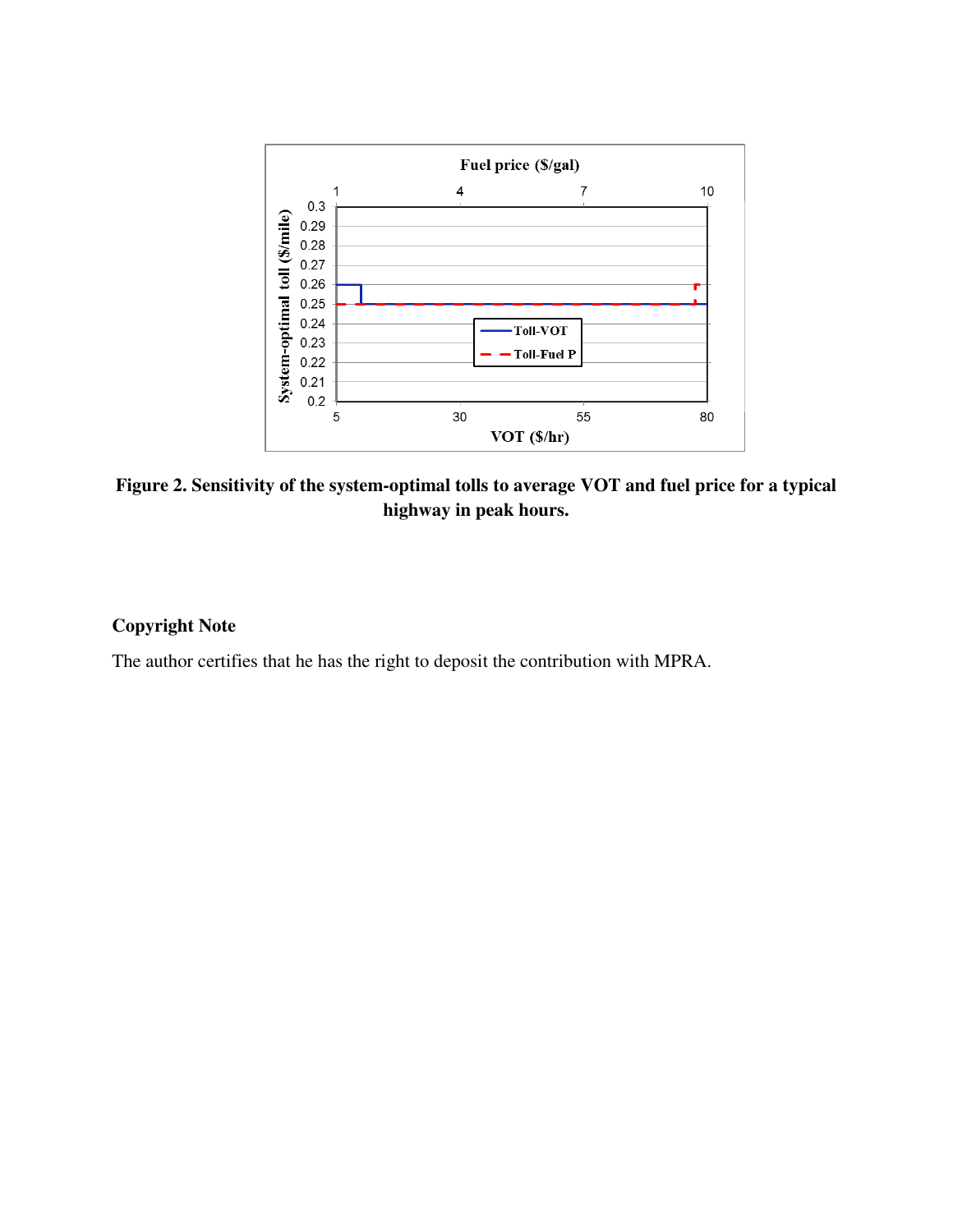### *References*

Boardman, A. E., & Vining, A. R., (2012). The political economy of public-private partnerships and analysis of their social value. *Annals of Public and Cooperative Economics*, 83(2), 117–141.

Brownstone, D., & Small, K. A., (2005). Valuing time and reliability: assessing the evidence from road pricing demonstrations. *Transportation Research Part A: Policy and Practice*, *39*(4), 279-293.

Chen, M., & Bernstein, D. H., (2004). Solving the toll design problem with multiple user groups. *Transportation Research Part B: Methodological*, *38*(1), 61-79.

Chen, A., & Subprasom, K., (2007). Analysis of regulation and policy of private toll roads in a buildoperate-transfer scheme under demand uncertainty. *Transportation Research Part A*, 41(6), 537-558.

de Bettignies, J. E., & Ross, T. W., (2004).The economics of public-private partnerships. *Canadian Public Policy/Analyse de Politiques*, (2004), 135-154.

de Palma, A., & Lindsey, R., (2011). Traffic congestion pricing methodologies and technologies. *Transportation Research Part C*, 19(6), 1377–1399.

Hess, S., Bierlaire, M., & Polak, J. W. (2005). Estimation of value of travel-time savings using mixed logit models. *Transportation Research Part A: Policy and Practice*, *39*(2), 221-236.

Jin, X. H., & Zhang, G., (2011). Modelling optimal risk allocation in PPP Projects using artificial neural networks. *International journal of project management*, 29(5), 591–603.

Lam, T. C., & Small, K. A. (2001). The value of time and reliability: measurement from a value pricing experiment. *Transportation Research Part E: Logistics and Transportation Review*, *37*(2), 231-251.

Levinson, D., (2010). Equity effects of road pricing: A review. *Transport Reviews*, *30*(1), 33-57.

Lin, C. Y., Zhang, W., Rouhani, O., & Prince, L. (2009). The implications of an E10 ethanol-blend policy for California. *California State Controller John Chiang Statement of General Fund Cash Receipts and Disbursements*, *5*(5), 6-7.

Madani, K., Rouhani, O. M., Mirchi, A., & Gholizadeh, S., (2014). A negotiation support system for resolving an international trans-boundary natural resource conflict. *Environmental Modelling & Software*, *51*, 240-249.

Madani, K., Rouhani, O. M., Pournazeri, S., Moradi, M., & Sheikhmohammady, M. (2011, May). Can we rely on renewable energy sources to overcome global warming. In *Proceedings of the 2011 World Environmental and Water Resources Congress, ASCE* (pp. 3319-3326).

McCubbin, D. R., & Delucchi, M. A., (1999). The health costs of motor-vehicle related air pollution. *Journal of Transport Economics and Policy*, 33(3), 253–286.

Mirchi, A., Hadian, S., Madani, K., Rouhani, O. M., & Rouhani, A. M. (2012). World energy balance outlook and OPEC production capacity: implications for global oil security. *Energies*, *5*(8), 2626-2651.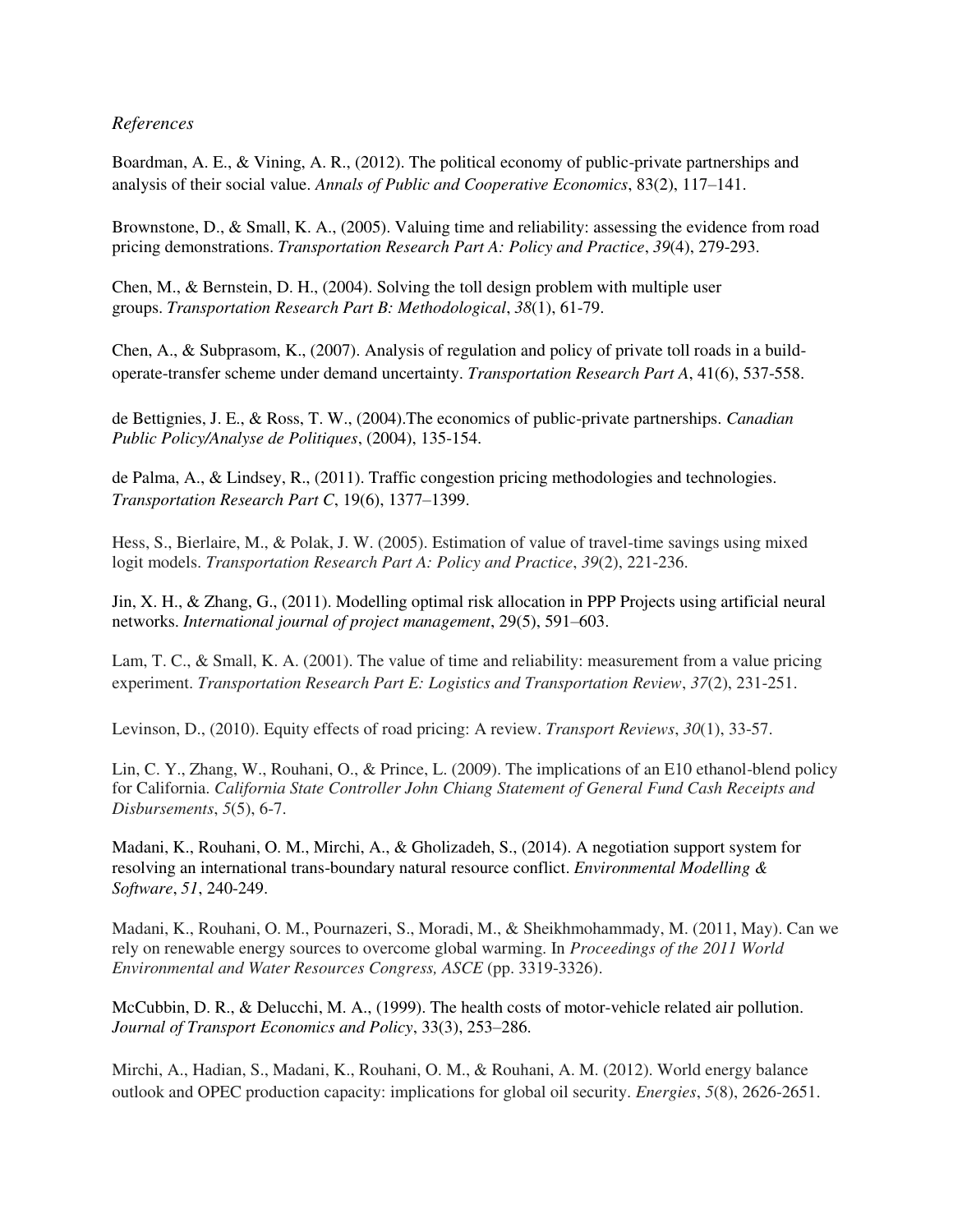Poorzahedy, H., & Rouhani, O. M., (2007). Hybrid meta-heuristic algorithms for solving transportation network design. *European Journal of Operational Research*, 182(2), 578–596.

Prud'homme, R., & Bocarejo, J. P., (2005). The London congestion charge: A tentative economic appraisal. *Transport Policy*, 12(3), 279–287.

Rouhani O. M., (2009). Road privatization and sustainability. *MIT Journal of Planning*, 6, 82-105.

Rouhani, O. M., (2012). *Frameworks for Public-Private Partnerships*. Ph.D. dissertation, University Of California, Davis.

Rouhani, O. M., (2013). [Clean Development Mechanism: An appropriate Approach to reduce Greenhouse](http://scholar.google.com/citations?view_op=view_citation&hl=en&user=ynqWtK8AAAAJ&citation_for_view=ynqWtK8AAAAJ:QIV2ME_5wuYC)  [Gas Emissions from Transportation?](http://scholar.google.com/citations?view_op=view_citation&hl=en&user=ynqWtK8AAAAJ&citation_for_view=ynqWtK8AAAAJ:QIV2ME_5wuYC) *Transportation Research Board 2013 92*, No. 13-3195.

Rouhani, O. M. (2014). Road pricing: An overview. http://mpra.ub.uni-muenchen.de/59662/

Rouhani, O.M., & Niemeier, D., (2011). Urban network privatization: A small network example. *Transportation Research Record*, 2221, 46–56.

Rouhani, O. M., & Gao, H. O., (2014). An advanced traveler general information system for Fresno, California. *Transportation Research Part A: Policy and Practice*, *67*, 254-267.

Rouhani, O.M., & Niemeier, D., (2014*a*). Flat versus spatially variable tolling: A case study of Fresno, California. *Journal of Transport Geography*, *37*, 10–18.

Rouhani, O. M., & Niemeier, D., (2014*b*). Resolving the property right of transportation emissions through public–private partnerships. *Transportation Research Part D*, 31, 48–60.

Rouhani, O. M., & Zarei, H., (2014). Gas Consumption Information: A Substitute for Congestion Pricing? *Road and Transport Research* 23 (3), 52.

Rouhani, O. M., Madani, K., & Gholizadeh, S., (2010). Caspian Sea negotiation support system. In *Proceeding of the 2010 world environmental and water resources congress, ASCE, Providence, Rhode Island* (pp. 2694-2702).

Rouhani, O.M., Niemeier, D., Knittel, C. R., & Madani, K., (2013a). Integrated modeling framework for leasing urban roads: A case study of Fresno, California. *Transportation Research Part B*, 48(1), 17–30.

Rouhani, O. M., Kandel, A., & Christian, M. (2013b). The Renewable Portfolio Standard's Impacts on the California's Electricity Sector. International Journal of Power and Energy Systems, 33(3), 130-134.

Rouhani, O.M.; Gao, O.; Beheshtian, A. (2013c). Social and Private Costs of Driving. Lecture presentation at the 2013 Annual Conference of the International Transportation Economics Association, Northwestern University, Evanston, Illinois.